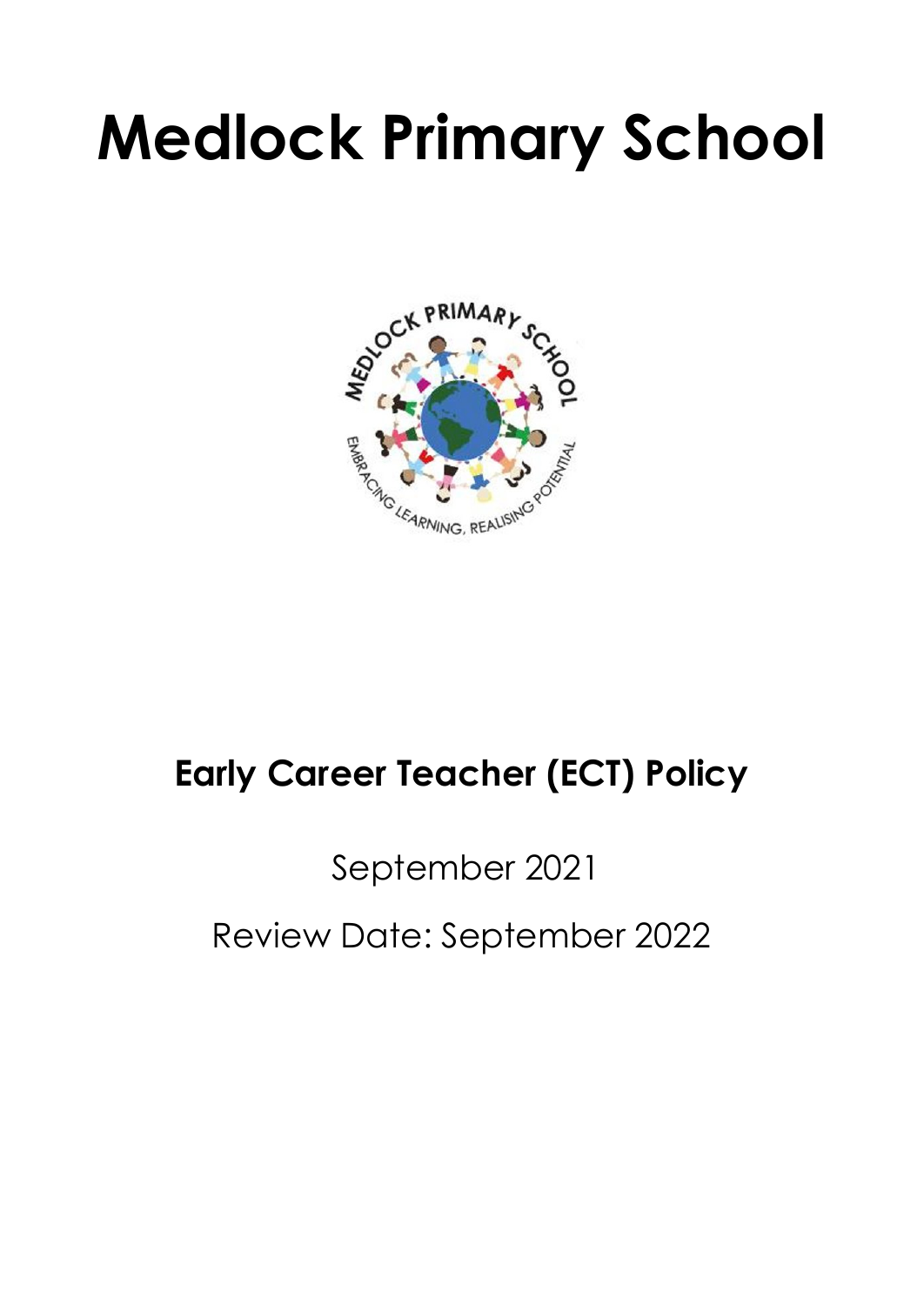#### Aims and Expectations.

At Medlock Primary School, we believe that learning is lifelong. All staff are expected to develop their skills and knowledge. Therefore the teachers at the beginning of their careers need quality support and guidance. Our ECT offer reflects this need.

The school has a responsibility to ensure that teachers in the first two years of their career become effective in their role by offering a planned and supportive training programme for this particular stage in a teacher's professional development.

The school complies with the legal framework set out in the DfE 'guidance for schools concerning statutory guidance for appropriate bodies, headteachers, school, staff and governing body'

<https://www.gov.uk/government/publications/induction-for-newly-qualified-teachers-nqts>

<https://www.gov.uk/government/publications/teacher-recruitment-and-retention-strategy>

<https://www.gov.uk/government/publications/supporting-early-career-teachers>

#### Roles and Responsibilities

The Induction Tutors for early career teachers are assigned based on the position in the school the ECT is placed. All Induction Tutors will be members of the school leadership team. Their role is -

- To manage the effective induction of a teacher in the first two years of their career.
- To ensure the early career teacher understands the school/department/year organisation.
- To support the early career teacher in demonstrating the performance against the teaching standards is satisfactory by the end of the early career induction period.
- To meet the early career teacher at frequent intervals for a professional review
- To help the early career teacher to recognize his/her own talents and to use them, so they are equipped to be an efficient and successful teacher
- To encourage realistic self-evaluation and target setting by the early career teacher and to offer support with their on-line training.
- To provide constructive and balanced feedback from observations, which includes identifying developmental needs.
- To help the early career teacher to identify training needs and to provide appropriate support.
- To provide clear, open lines of communication.
- To promote a trusting climate
- To be role models
- To be good listeners.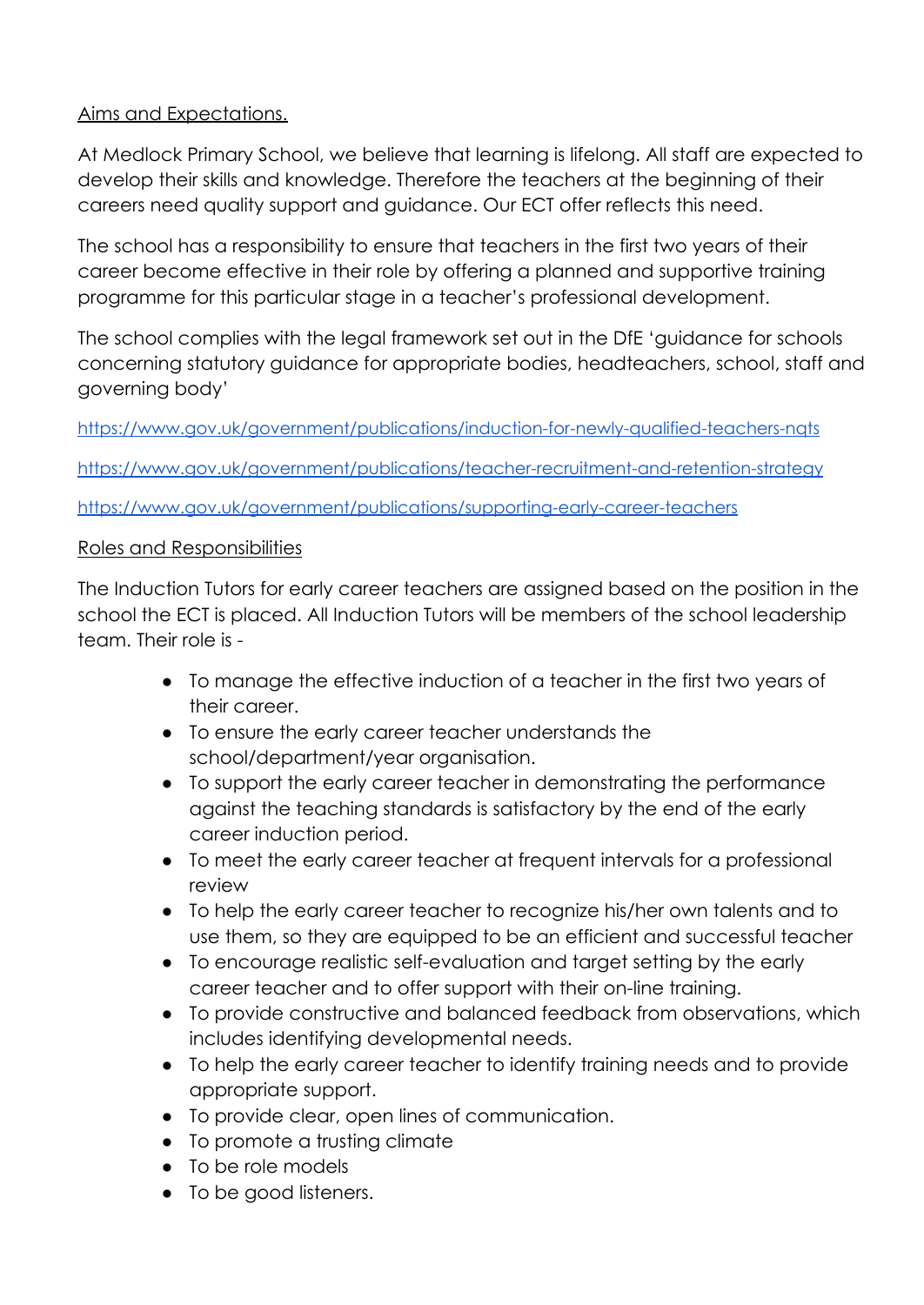● To praise and encourage.

#### Preliminary Visits

Following an appointment, all new staff are welcome to visit the school before actually taking up the post.

Appointees have the opportunity to attend training days and departmental and tutorial meetings if they are able.

The purposes of initial visits are -

- To be introduced to staff and familiarise themselves with the build and grounds
- To be given information on equipment and resources.
- Directed to relevant documents, including all policies.
- To be given information regarding the first day of appointment.

#### The First Week

#### The Initial Stage

At the beginning of term, it is the Induction Tutor responsibility to ensure that each early career teacher has been directed to all the essential information required for the first week of term.

The Induction Tutor will arrange a preliminary meeting with all ECTs to determine the purpose and frequency of future meetings and to answer any queries.

#### The Induction Tutor - Mentor

The mentor will attend all required training. They will provide weekly mentoring to their ETC in Year 1 and fortnightly mentoring in Year 2.

The mentor will ensure that the ETC is directed to all relevant documents and policies as well as providing support in the practical application of said documents.

The mentor will be available to give advice on the methodology appropriate to the departmental aims, classroom management and the resources available.

The mentor will provide help and advice with issues such as subject knowledge, subject-specific pedagogy, classroom management, rewards and sanctions, record keeping, report writing and parents' evenings.

#### Appraising Teacher Performance

The ECT will have lessons formally observed by experienced colleagues. In Year 1 the Induction Tutor will observe at least one lesson per term and the subject mentor will observe one lesson per half term, where possible. In Year 2, observations will be in line with the school's appraisal policy. The Headteacher also observes every teacher new to the school in the first two months of their contract.